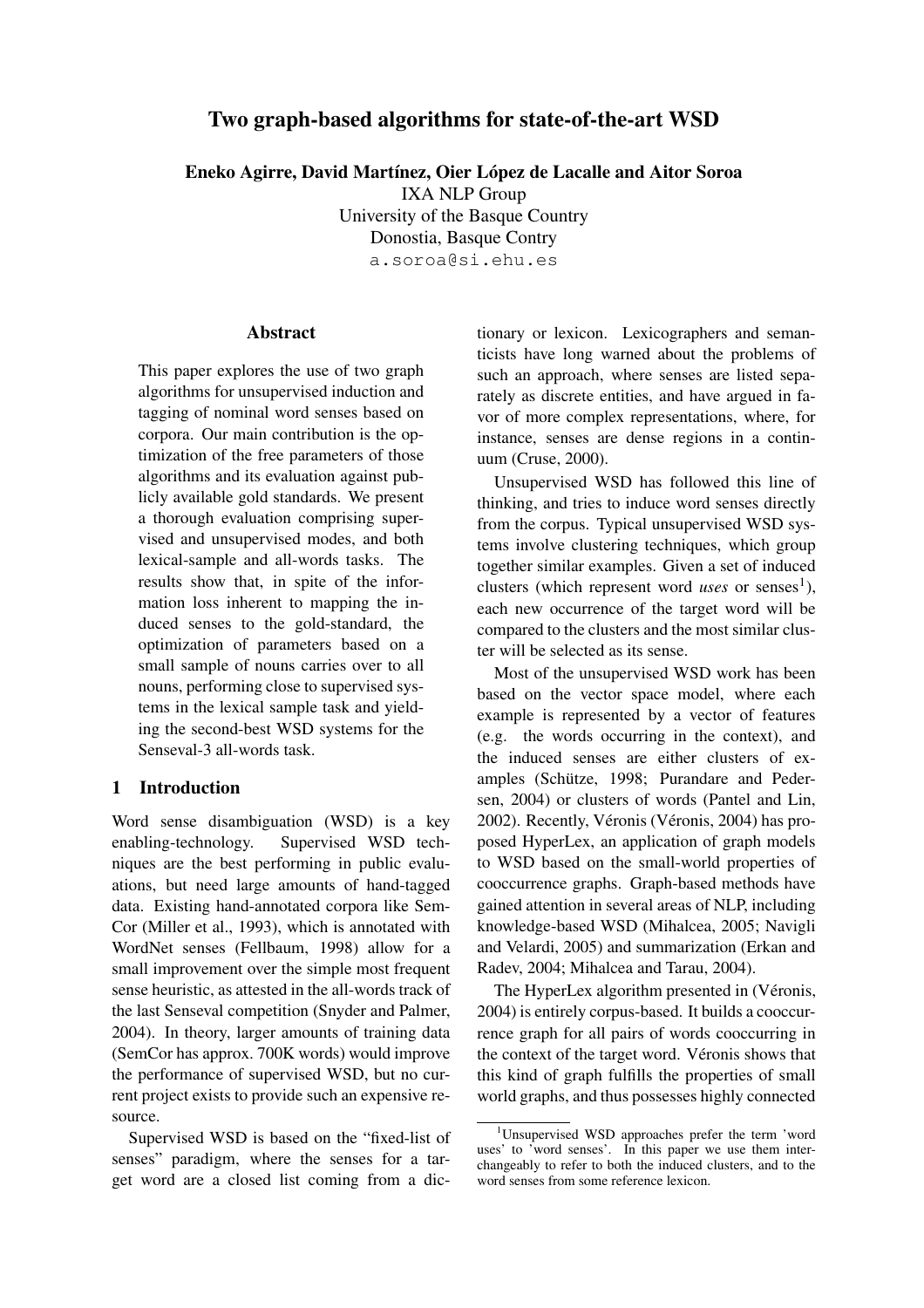components (hubs) in the graph. These hubs eventually identify the main word uses (senses) of the target word, and can be used to perform word sense disambiguation. These hubs are used as a representation of the senses induced by the system, the same way that clusters of examples are used to represent senses in clustering approaches to WSD (Purandare and Pedersen, 2004).

One of the problems of unsupervised systems is that of managing to do a fair evaluation. Most of current unsupervised systems are evaluated in-house, with a brief comparison to a reimplementation of a former system, leading to a proliferation of unsupervised systems with little ground to compare among them.

In preliminary work (Agirre et al., 2006), we have shown that HyperLex compares favorably to other unsupervised systems. We defined a semi-supervised setting for optimizing the freeparameters of HyperLex on the Senseval-2 English Lexical Sample task (S2LS), which consisted on mapping the induced senses onto the official sense inventory using the training part of S2LS. The best parameters were then used on the Senseval-3 English Lexical Sample task (S3LS), where a similar semi-supervised method was used to output the official sense inventory.

This paper extends the previous work in several aspects. First of all, we adapted the PageRank graph-based method (Brin and Page, 1998) for WSD and compared it with HyperLex.

We also extend the previous evaluation scheme, using measures in the clustering community which only require a gold standard clustering and no mapping step. This allows for having a purely unsupervised WSD system, and at the same time comparing supervised and unsupervised systems according to clustering criteria.

We also include the Senseval-3 English Allwords testbed (S3AW), where, in principle, unsupervised and semi-supervised systems have an advantage over purely supervised systems due to the scarcity of training data. We show that our system is competitive with supervised systems, ranking second.

This paper is structured as follows. We first present two graph-based algorithms, HyperLex and PageRank. Section 3 presents the two evaluation frameworks. Section 4 introduces parameter optimization. Section 5 shows the experimental setting and results. Section 6 analyzes the results

and presents related work. Finally, we draw the conclusions and advance future work.

## **2 A graph algorithm for corpus-based WSD**

The basic steps for our implementation of Hyper-Lex and its variant using PageRank are common. We first build the cooccurrence graph, then we select the hubs that are going to represent the senses using two different strategies inspired by Hyper-Lex and PageRank. We are then ready to use the induced senses to do word sense disambiguation.

## **2.1 Building cooccurrence graphs**

For each word to be disambiguated, a text corpus is collected, consisting of the paragraphs where the word occurs. From this corpus, a cooccurrence graph for the target word is built. Vertices in the graph correspond to words<sup>2</sup> in the text (except the target word itself). Two words appearing in the same paragraph are said to cooccur, and are connected with edges. Each edge is assigned a weight which measures the relative frequency of the two words cooccurring. Specifically, let  $w_{ij}$  be the weight of the edge<sup>3</sup> connecting nodes i and j, then  $w_{ij} = 1 - \max[P(i | j), P(j | i)]$ , where  $P(i | j) = \frac{\text{freq}_{ij}}{\text{freq}}$  $f_{\text{freq}_j}^{\text{freq}_{ij}}$  and  $P(j \mid i) = \frac{\text{freq}_{ij}}{\text{freq}_i}$  $\frac{\text{req}_{ij}}{\text{freq}_{i}}$ .

The weight of an edge measures how tightly connected the two words are. Words which always occur together receive a weight of 0. Words rarely cooccurring receive weights close to 1.

#### **2.2 Selecting hubs: HyperLex vs. PageRank**

Once the cooccurrence graph is built, Véronis proposes a simple iterative algorithm to obtain its hubs. At each step, the algorithm finds the vertex with highest relative frequency 4 in the graph, and, if it meets some criteria, it is selected as a hub. These criteria are determined by a set of heuristic parameters, that will be explained later in Section 4. After a vertex is selected to be a hub, its neighbors are no longer eligible as hub candidates. At any time, if the next vertex candidate has a relative frequency below a certain threshold, the algorithm stops.

Another alternative is to use the PageRank algorithm (Brin and Page, 1998) for finding hubs in the

<sup>&</sup>lt;sup>2</sup>Following Véronis, we only work on nouns.

<sup>&</sup>lt;sup>3</sup>The cooccurrence graph is undirected, i.e.  $w_{ij} = w_{ji}$ 

<sup>&</sup>lt;sup>4</sup>In cooccurrence graphs, the relative frequency of a vertex and its degree are linearly related, and it is therefore possible to avoid the costly computation of the degree.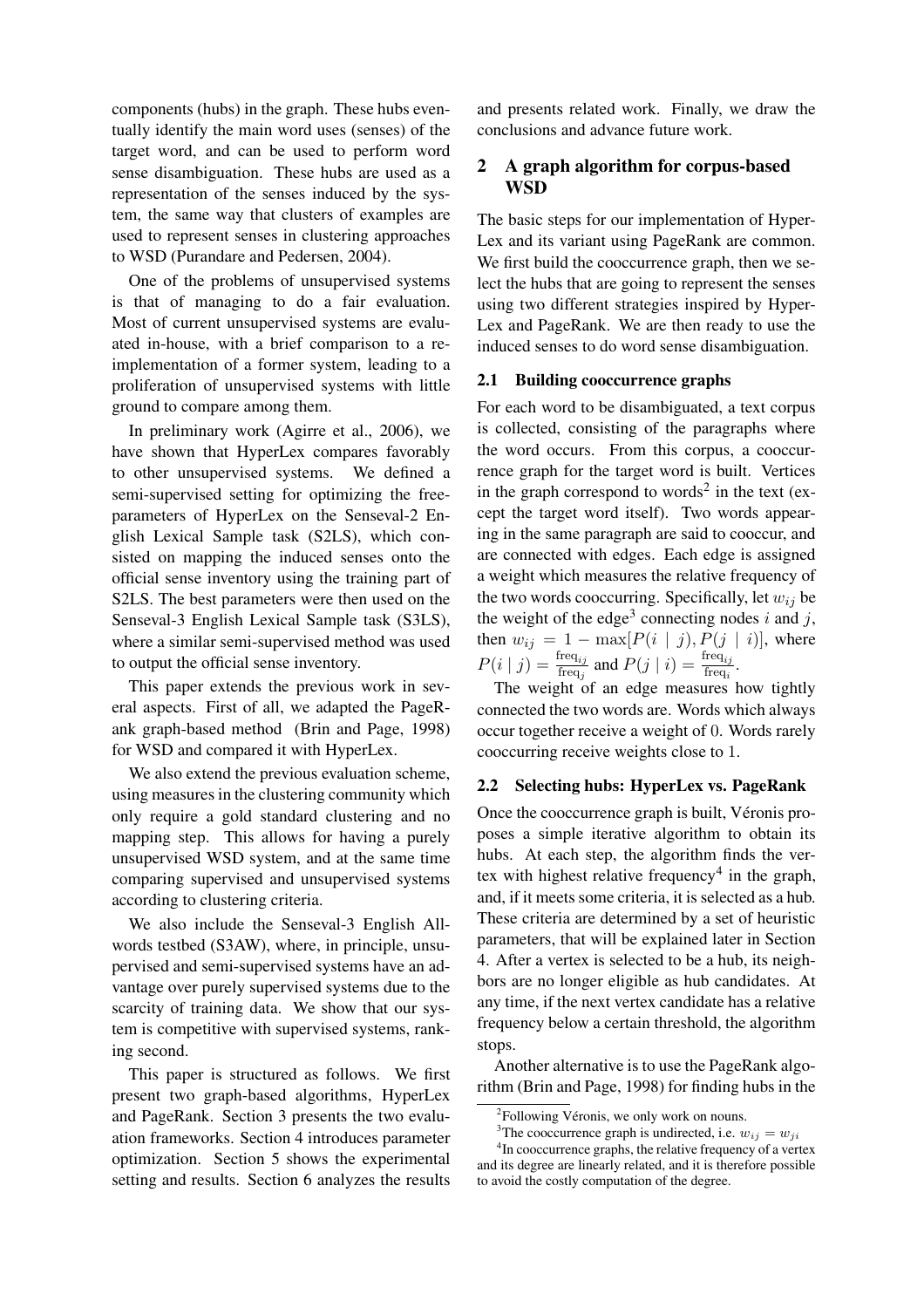coocurrence graph. PageRank is an iterative algorithm that ranks all the vertices according to their relative importance within the graph following a random-walk model. In this model, a link between vertices  $v_1$  and  $v_2$  means that  $v_1$  *recommends*  $v_2$ . The more vertices recommend  $v_2$ , the higher the rank of  $v_2$  will be. Furthermore, the rank of a vertex depends not only on how many vertices point to it, but on the rank of these vertices as well.

Although PageRank was initially designed to work with directed graphs, and with no weights in links, the algorithm can be easily extended to model undirected graphs whose edges are weighted. Specifically, let  $G = (V, E)$  be an undirected graph with the set of vertices V and set of edges E. For a given vertex  $v_i$ , let  $\text{In}(v_i)$  be the set of vertices pointing to it<sup>5</sup>. The rank of  $v_i$  is defined as:

$$
P(v_i) = (1 - d) + d \sum_{j \in \text{In}(v_i)} \frac{w_{ji}}{\sum_{k \in \text{In}(v_j)} w_{jk}} P(v_j)
$$

where  $w_{ij}$  is the weight of the link between vertices  $v_i$  and  $v_j$ , and  $0 \leq d \leq 1$ . *d* is called the *damping factor* and models the probability of a web surfer standing at a vertex to follow a link from this vertex (probability  $d$ ) or to jump to a random vertex in the graph (probability  $1 - d$ ). The factor is usually set at 0.85.

The algorithm initializes the ranks of the vertices with a fixed value (usually  $\frac{1}{N}$  for a graph with N vertices) and iterates until convergence below a given threshold is achieved, or, more typically, until a fixed number of iterations are executed. Note that the convergence of the algorithms doesn't depend on the initial value of the ranks.

After running the algorithm, the vertices of the graph are ordered in decreasing order according to its rank, and a number of them are chosen as the main hubs of the word. The hubs finally selected depend again of some heuristics and will be described in section 4.

#### **2.3 Using hubs for WSD**

Once the hubs that represent the senses of the word are selected (following any of the methods presented in the last section), each of them is linked to the target word with edges weighting 0, and the *Minimum Spanning Tree* (MST) of the whole graph is calculated and stored.

The MST is then used to perform word sense disambiguation, in the following way. For every instance of the target word, the words surrounding it are examined and looked up in the MST. By construction of the MST, words in it are placed under exactly one hub. Each word in the context receives a set of scores s, with one score per hub, where all scores are 0 except the one corresponding to the hub where it is placed. If the scores are organized in a score vector, all values are 0, except, say, the *i*-th component, which receives a score  $d(h_i, v)$ , which is the distance between the hub  $h_i$  and the node representing the word v. Thus,  $d(h_i, v)$  assigns a score of 1 to hubs and the score decreases as the nodes move away from the hub in the tree.

For a given occurrence of the target word, the score vectors of all the words in the context are added, and the hub that receives the maximum score is chosen.

#### **3 Evaluating unsupervised WSD systems**

All unsupervised WSD algorithms need some addition in order to be evaluated. One alternative, as in (Véronis,  $2004$ ), is to manually decide the correctness of the hubs assigned to each occurrence of the words. This approach has two main disadvantages. First, it is expensive to manually verify each occurrence of the word, and different runs of the algorithm need to be evaluated in turn. Second, it is not an easy task to manually decide if an occurrence of a word effectively corresponds with the use of the word the assigned hub refers to, specially considering that the person is given a short list of words linked to the hub. Besides, it is widely acknowledged that people are leaned not to contradict the proposed answer.

A second alternative is to evaluate the system according to some performance in an application, e.g. information retrieval (Schütze, 1998). This is a very attractive idea, but requires expensive system development and it is sometimes difficult to separate the reasons for the good (or bad) performance.

A third alternative would be to devise a method to map the hubs (clusters) returned by the system to the senses in a lexicon. Pantel and Lin (2002) automatically mapped the senses to WordNet, and then measured the quality of the mapping. More recently, tagged corpora have been used to map the induced senses, and then compare the systems over publicly available benchmarks (Puran-

 $5$ As G is undirected, the in-degree of a vertex v is equal to its out-degree.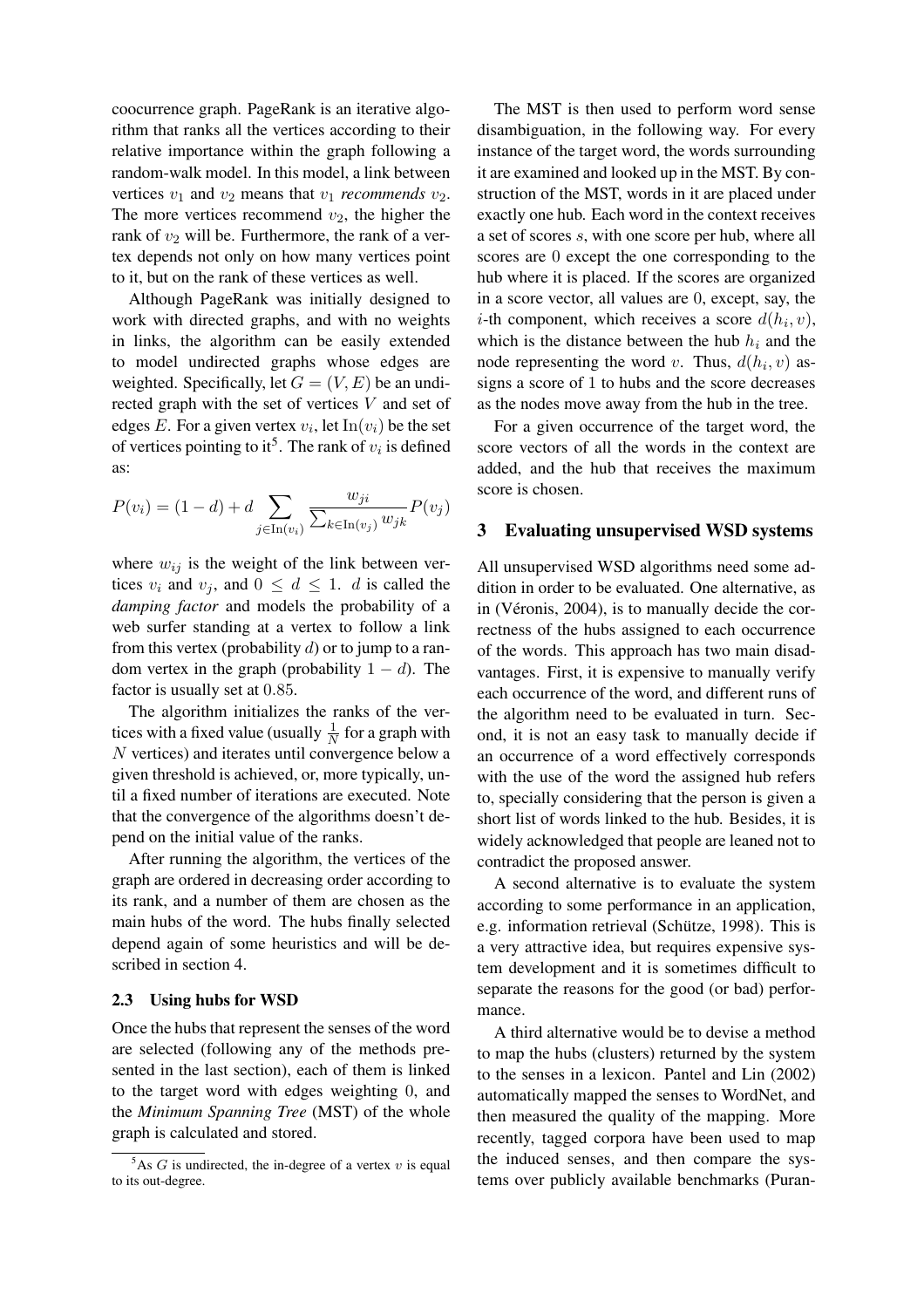dare and Pedersen, 2004; Niu et al., 2005; Agirre et al., 2006), which offers the advantage of comparing to other systems, but converts the whole system into semi-supervised. See Section 5 for more details on these systems. Note that the mapping introduces noise and information loss, which is a disadvantage when comparing to other systems that rely on the gold-standard senses.

Yet another possibility is to evaluate the induced senses against a gold standard as a clustering task. Induced senses are clusters, gold standard senses are classes, and measures from the clustering literature like entropy or purity can be used. In this case the manually tagged corpus is taken to be the gold standard, where a class is the set of examples tagged with a sense.

We decided to adopt the last two alternatives, since they allow for comparison over publicly available systems of any kind.

#### **3.1 Evaluation of clustering: hubs as clusters**

In this setting the selected hubs are treated as clusters of examples and gold standard senses are classes. In order to compare the clusters with the classes, hand annotated corpora are needed (for instance Senseval). The test set is first tagged with the induced senses. A perfect clustering solution will be the one where each cluster has exactly the same examples as one of the classes, and vice versa. The evaluation is completely unsupervised.

Following standard cluster evaluation practice (Zhao and Karypis, 2005), we consider three measures: entropy, purity and Fscore. The entropy measure considers how the various classes of objects are distributed within each cluster. In general, the smaller the entropy value, the better the clustering algorithm performs. The purity measure considers the extent to which each cluster contained objects from primarily one class. The larger the values of purity, the better the clustering algorithm performs. The Fscore is used in a similar fashion to Information Retrieval exercises, with precision and recall defined as the percentage of correctly "retrieved" examples for a cluster (divided by total cluster size), and recall as the percentage of correctly "retrieved" examples for a cluster (divided by total class size). For a formal definition refer to (Zhao and Karypis, 2005). If the clustering is identical to the original classes in the datasets, FScore will be equal to one which means that the higher the FScore, the better the clustering is.

## **3.2 Evaluation as supervised WSD: mapping hubs to senses**

(Agirre et al., 2006) presents a straightforward framework that uses hand-tagged material in order to map the induced senses into the senses used in a gold standard . The WSD system first tags the training part of some hand-annotated corpus with the induced hubs. The hand labels are then used to construct a matrix relating assigned hubs to existing senses, simply counting the times an occurrence with sense  $s_j$  has been assigned hub  $h_i$ . In the testing step we apply the WSD algorithm over the test corpus, using the hubs-to-senses matrix to select the sense with highest weights. See (Agirre et al., 2006) for further details.

#### **4 Tuning the parameters**

The behavior of the original HyperLex algorithm was influenced by a set of heuristic parameters, which were set by Véronis following his intuition. In (Agirre et al., 2006) we tuned the parameters using the mapping strategy for evaluation. We set a range for each of the parameters, and evaluated the algorithm for each combination of the parameters on a fixed set of words (S2LS), which was different from the final test sets (S3LS and S3AW). This ensures that the chosen parameter set can be used for any noun, and is not overfitted to a small set of nouns.

In this paper, we perform the parameter tuning according to four different criteria, i.e., best supervised performance and best unsupervised entropy/purity/FScore performance. At the end, we have four sets of parameters (those that obtained the best results in S2LS for each criterion), and each set is then selected to be run against the S3LS and S3AW datasets.

The parameters of the graph-based algorithm can be divided in two sets: those that affect how the cooccurrence graph is built (p1–p4 below), and those that control the way the hubs are extracted from it (p5–p8 below).

- p1 Minimum frequency of edges (occurrences)
- p2 Minimum frequency of vertices (words)
- p3 Edges with weights above this value are removed
- p4 Context containing fewer words are not processed
- p5 Minimum number of adjacent vertices in a hub
- p6 Max. mean weight of the adjacent vertices of a hub
- p7 Minimum frequency of hubs
- p8 Number of selected hubs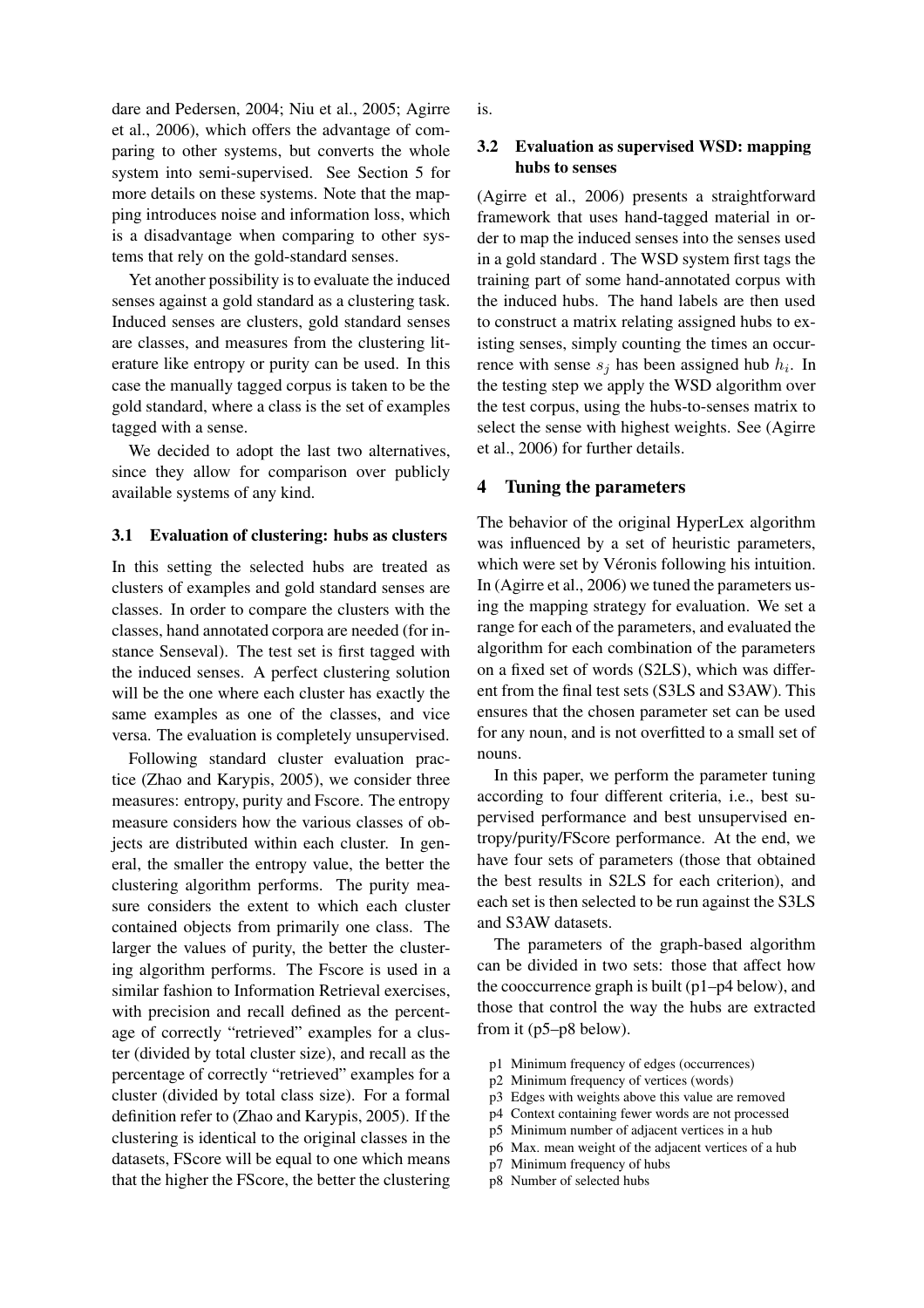|    |      | Vr opt     |             | Pr fr $(p7)$ and Pr fx $(p8)$ |             |  |
|----|------|------------|-------------|-------------------------------|-------------|--|
|    | Vr   | Range      | <b>Best</b> | Range                         | <b>Best</b> |  |
| pl |      | $1 - 3$    |             | $1 - 3$                       |             |  |
| p2 | 10   | $2 - 4$    | 3           | $2 - 4$                       |             |  |
| p3 | 9.   | $.3 - .7$  | .4          | $.4 - .5$                     | .5          |  |
| p4 |      |            |             |                               |             |  |
| p5 |      | $1 - 7$    |             |                               |             |  |
| p6 | .8   | $.6 - .95$ | .95         |                               |             |  |
| p7 | .001 | .0009-.003 | .001        | .0015-.0025                   | .0016       |  |
| p8 |      |            |             | 50-65                         | 55          |  |

Table 1: Parameters of the HyperLex algorithm

Both strategies to select hubs from the coocurrence graph (cf. Sect. 2.2) share parameters p1–  $p4$ . The algorithm proposed by Véronis uses  $p5$ – p6 as requirements for hubs, and p7 as the threshold to stop looking for more hubs: candidates with frequency below p7 are not eligible to be hubs.

Regarding PageRank the original formulation does not have any provision for determining which are hubs and which not, it just returns a weighted list of vertices. We have experimented with two methods: a threshold for the frequency of the hubs (as before, p7), and a fixed number of hubs for every target word (p8). For a shorthand we use Vr for Veronis' original formulation with default parameters, Vr opt for optimized parameters, and Pr fr and Pr fx respectively for the two ways of using PageRank.

Table 1 lists the parameters of the HyperLex algorithm, with the default values proposed for them in the original work (second column), the ranges that we explored, and the optimal values according to the supervised recall evaluation (cf. Sect. 3.1). For Vr\_opt we tried 6700 combinations. PageRank has less parameters, and we also used the previous optimization of Vr opt to limit the range of p4, so Pr fr and Pr fx get respectively 180 and 288 combinations.

#### **5 Experiment setting and results**

To evaluate the HyperLex algorithm in a standard benchmark, we will first focus on a more extensive evaluation of S3LS and then see the results in S3AW (cf. Sec. 5.4). Following the design for evaluation explained in Section 3, we use the standard train-test split for the supervised evaluation, while the unsupervised evaluation only uses the test part.

Table 2 shows the results of the 4 variants of our algorithm. Vr stands for the original Veronis algorithm with default parameters, Vr opt to our optimized version, and Pr fr and Pr fx to the

|                         | Sup. |       | Unsupervised |      |  |
|-------------------------|------|-------|--------------|------|--|
|                         | Rec. | Entr. | Pur.         | FS   |  |
| Vr                      | 59.9 | 50.3  | 58.2         | 44.1 |  |
| Vr opt                  | 64.6 | 18.3  | 78.5         | 35.0 |  |
| $Pr_f$                  | 64.5 | 18.7  | 77.2         | 34.3 |  |
| $Pr_f x$                | 62.2 | 25.4  | 72.2         | 33.3 |  |
| $lex-1$ hub             | 40.1 | 0.0   | 100.0        | 14.5 |  |
| <b>MFS</b>              | 54.5 | 53.2  | 52.8         | 28.3 |  |
| S3LS-best               | 72.9 | 19.9  | 67.3         | 63.8 |  |
| kNN-all                 | 70.6 | 21.2  | 64.0         | 60.6 |  |
| kNN-BoW                 | 63.5 | 22.6  | 61.1         | 57.1 |  |
| Cymfony $(10\% - S3LS)$ | 57.9 | 25.0  | 55.7         | 52.0 |  |
| Prob0 (MFS-S3)          | 54.2 | 28.8  | 49.3         | 46.0 |  |
| $chr04$ (MFS-Sc)        | 48.8 | 25.8  | 52.5         | 46.2 |  |
| Ciaosenso (MFS-Sc)      | 48.7 | 28.0  | 50.3         | 48.8 |  |
| duluth-senserelate      | 47.5 | 27.2  | 51.1         | 44.9 |  |

Table 2: Results for the nouns in S3LS using the 4 methods (Vr, Vr opt, Pr fr and Pr fx). Each of the methods was optimized in S2LS using the 4 evaluation criteria (Supervised recall, Entropy, Purity and Fscore) and evaluated on S3LS according to the respective evaluation criteria (in the columns). Two baselines, plus 3 supervised and 5 unsupervised systems are also shown. Bold is used for best results in each category.

two variants of PageRank. In the columns we find the evaluation results according to our 4 criteria. For supervised evaluation we indicate only recall, which in our case equals precision, as the coverage is 100% in all cases (values returned by the official Senseval scorer). We also include 2 baselines, a system returning a single cluster (that of the most frequent sense, MFS), and another returning one cluster for each example (1ex-1hub). The last rows list the results for 3 supervised and 5 unsupervised systems (see Sect. 5.1). We will comment on the result of this table from different perspectives.

### **5.1 Supervised evaluation**

In this subsection we will focus in the first four evaluation rows in Table 2. All variants of the algorithm outperform by an ample margin the MFS and the 1ex-1hub baselines when evaluated on S3LS recall. This means that the method is able to learn useful hubs. Note that we perform this supervised evaluation just for comparison with other systems, and to prove that we are able to provide high performance WSD.

The default parameter setting (Vr) gets the worst results, followed by the fixed-hub implementation of PageRank (Pr\_fx). Pagerank with frequency threshold (Pr fr) and the optimized Veronis (Vr opt) obtain a 10 point improvement over the MFS baseline with very similar results (the difference is not statistically significant according to McNemar's test at 95% confidence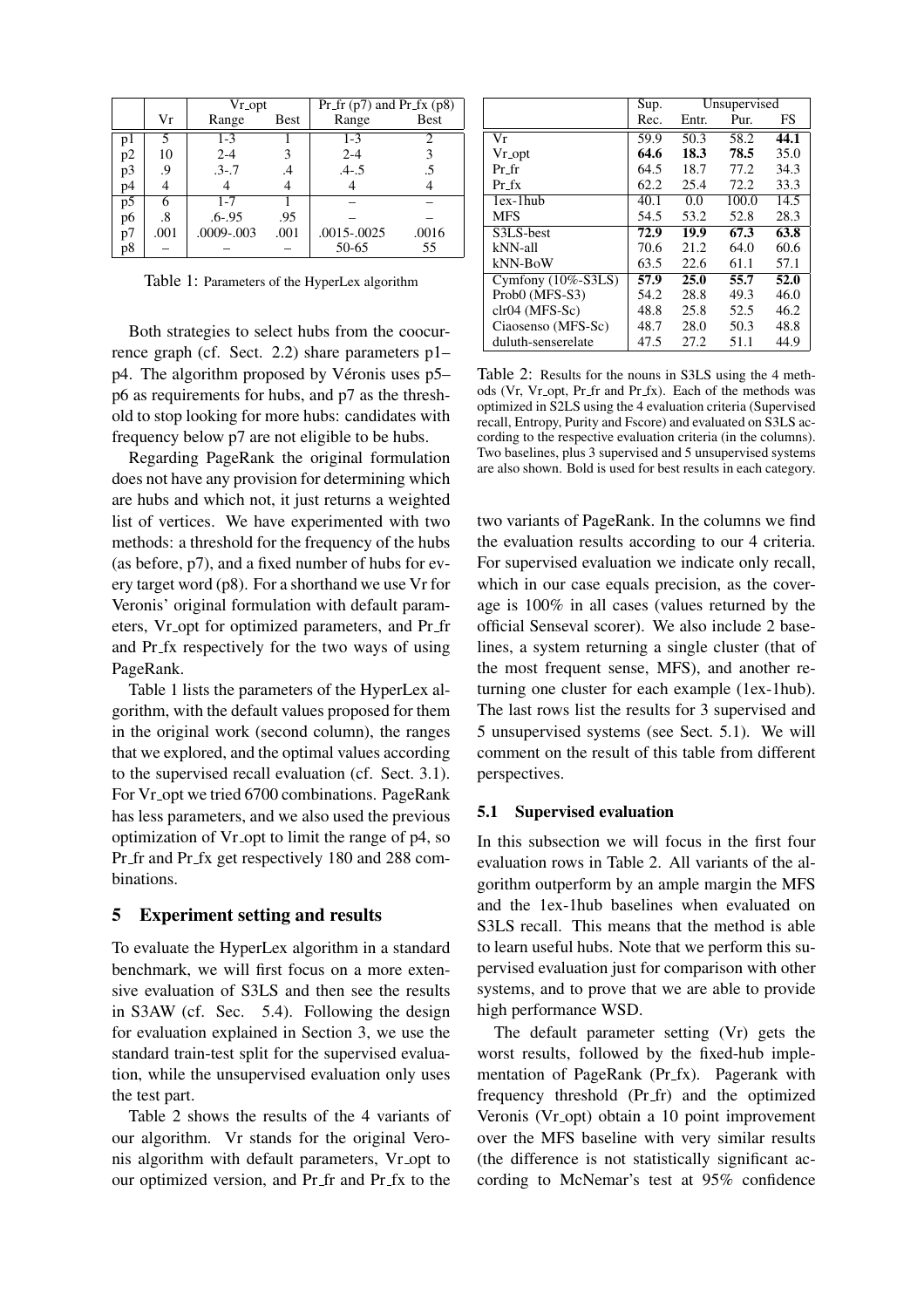level).

Table 2 also shows the results of three supervised systems. These results (and those of the other unsupervised systems in the table) where obtained from the Senseval website, and the only processing we did was to filter nouns. S3LS-best stands for the the winner of S3LS (Mihalcea et al., 2004), which is 8.3 points over our method. We also include the results of two of our in-house systems. kNN-all is a state-of-the-art system (Agirre et al., 2005) using wide range of local and topical features, and only 2.3 points below the best S3LS system. kNN-BoW which is the same supervised system, but restricted to bag-of-words features only, which are the ones used by our graphbased systems. The table shows that Vr opt and Pr fr are one single point from kNN-BoW, which is an impressive result if we take into account the information loss of the mapping step and that we tuned our parameters on a different set of words.

The last 5 rows of Table 2 show several unsupervised systems, all of which except Cymfony (Niu et al., 2005) and (Purandare and Pedersen, 2004) participated in S3LS (check (Mihalcea et al., 2004) for further details on the systems). We classify them according to the amount of "supervision" they have: some have access to mostfrequent information (MFS-S3 if counted over S3LS, MFS-Sc if counted over SemCor), some use 10% of the S3LS training part for mapping (10%- S3LS). Only one system (Duluth) did not use in any way hand-tagged corpora.

The table shows that Vr opt and Pr fr are more than 6 points above the other unsupervised systems, but given the different typology of unsupervised systems, it's unfair to draw definitive conclusions from a raw comparison of results. The system coming closer to ours is that described in (Niu et al., 2005). They use hand tagged corpora which does not need to include the target word to tune the parameters of a rather complex clustering method which does use local features. They do use the S3LS training corpus for mapping. For every sense of the target word, three of its contexts in the train corpus are gathered (around 10% of the training data) and tagged. Each cluster is then related with its most frequent sense. The mapping method is similar to ours, but we use all the available training data and allow for different hubs to be assigned to the same sense.

Another system similar to ours is (Purandare

and Pedersen, 2004), which unfortunately was evaluated on Senseval 2 data and is not included in the table. The authors use first and second order bag-of-word context features to represent each instance of the corpus. They apply several clustering algorithms based on the vector space model, limiting the number of clusters to 7. They also use all available training data for mapping, but given their small number of clusters they opt for a one-to-one mapping which maximizes the assignment and discards the less frequent clusters. They also discard some difficult cases, like senses and words with low frequencies (10% of total occurrences and 90, respectively). The different test set and mapping system make the comparison difficult, but the fact that the best of their combinations beats MFS by 1 point on average (47.6% vs. 46.4%) for the selected nouns and senses make us think that our results are more robust (nearly 10% over MFS).

#### **5.2 Clustering evaluation**

The three columns corresponding to fully unsupervised evaluation in Table 2 show that all our 3 optimized variants easily outperform the MFS baseline. The best results are in this case for the optimized Veronis, followed closely by Pagerank with frequency threshold.

The comparison with the supervised and unsupervised systems shows that our system gets better entropy and purity values, but worse FScore. This can be explained by the bias of entropy and purity towards smaller and more numerous clusters. In fact the 1ex-1hub baseline obtains the best entropy and purity scores. Our graph-based system tends to induce a large number of senses (with averages of 60 to 70 senses). On the other hand FScore penalizes the systems inducing a different number of clusters. As the supervised and unsupervised systems were designed to return the same (or similar) number of senses as in the gold standard, they attain higher FScores. This motivated us to compare the results of the best parameters across evaluation methods.

#### **5.3 Comparison across evaluation methods**

Table 3 shows all 16 evaluation possibilities for each variant of the algorithm, depending of the evaluation criteria used in S2LS (in the rows) and the evaluation criteria used in S3LS (in the columns). This table shows that the best results (in bold for each variant) tend to be in the diagonal,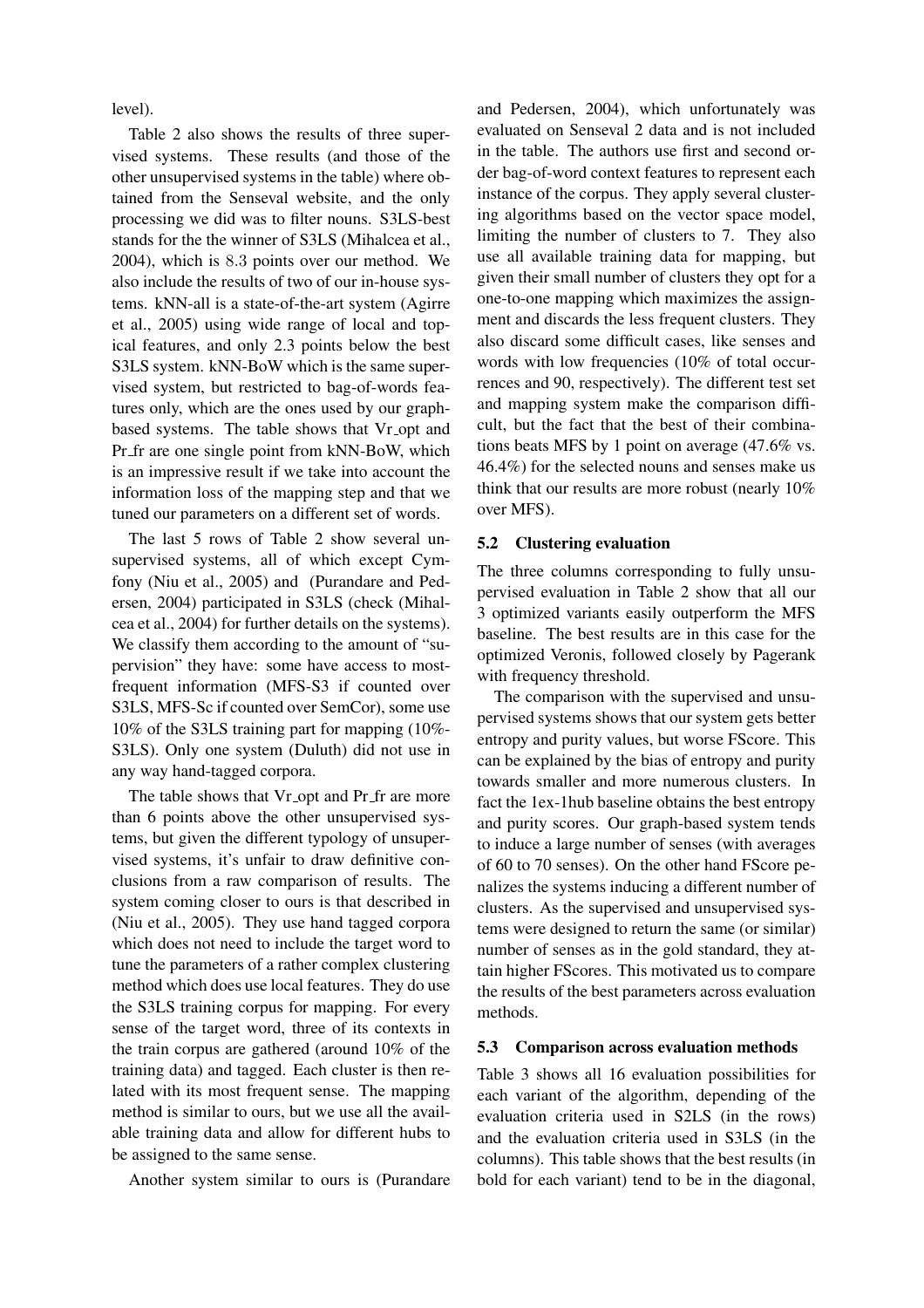that is, when the same evaluation criterion is used for optimization and test, but it is not decisive. If we take the first row (supervised evaluation) as the most credible criterion, we can see that optimizing according to entropy and purity get similar and sometimes better result (Pr\_fr and Pr\_fx). On the contrary the Fscore yields worse results by far.

This indicates that a purely unsupervised system evaluated according to the gold standard (based on entropy or purity) yields optimal parameters similar to the supervised (mapped) version. This is an important result, as it shows that the quality in performance does not come from the mapping step, but from the algorithm and optimal parameter setting. The table shows that optimization on purity and entropy criteria do correlate with good performance in the supervised evaluation.

The failure of FScore based optimization, in our opinion, indicates that our clustering algorithm prefers smaller and more numerous clusters, compared to the gold standard. FScore prefers clustering solutions that have a similar number of clusters to that of the gold standard, but it is unable to drive the optimization or our algorithm towards good results in the supervised evaluation.

All in all, the best results are attained with smaller and more numerous hubs, a kind of microsenses. This effect is the same for all three variants tried and all evaluation criteria, with Fscore yielding less clusters. At first we were uncomfortable with this behavior, so we checked whether HyperLex was degenerating into a trivial solution. This was the main reason to include the 1ex-1hub baseline, which simulates a clustering algorithm returning one hub per example, and its precision was 40.1, well below the MFS baseline. We also realized that our results are in accordance with some theories of word meaning, e.g. the "indefinitely large set of prototypes-within-prototypes" envisioned in (Cruse, 2000). Ted Pedersen has also observed a similar behaviour in his vectorspace model clustering experiments (PC). We now think that the idea of having many micro-senses is attractive for further exploration, specially if we are able to organize them into coarser hubs in future work.

#### **5.4 S3AW task**

In the Senseval-3 all-words task (Snyder and Palmer, 2004) all words in three document ex-

|                          |            | Sup. | Unsupervised |      |      |
|--------------------------|------------|------|--------------|------|------|
| Alg.                     | Opt.       | Rec. | Entr.        | Pur. | FS   |
| $\overline{\mathrm{Vr}}$ | Sup        | 64.6 | 18.4         | 77.9 | 30.0 |
|                          | Ent        | 64.6 | 18.3         | 78.3 | 29.1 |
|                          | Pur        | 63.7 | 19.0         | 78.5 | 30.8 |
|                          | Fsc        | 60.4 | 38.2         | 63.5 | 35.0 |
| Pr fr                    | Sup        | 64.5 | 20.8         | 76.1 | 28.6 |
|                          | Ent        | 64.6 | 18.7         | 77.7 | 27.2 |
|                          | Pur        | 64.7 | 19.3         | 77.2 | 27.6 |
|                          | <b>Fsc</b> | 61.2 | 36.0         | 65.2 | 34.3 |
| $Pr_f$                   | Sup        | 62.2 | 28.2         | 69.3 | 29.5 |
|                          | Ent        | 63.1 | 25.4         | 72.2 | 28.4 |
|                          | Pur        | 63.1 | 25.4         | 72.2 | 28.4 |
|                          | Fsc        | 54.5 | 32.9         | 66.5 | 33.3 |

Table 3: Cross-evaluation comparison. In the rows the evaluation method for optmizing over S2LS is shown, and in the columns the result over S3LS according to the different evaluation methods.

|            | recall            |
|------------|-------------------|
| kuaw       | $\overline{70.9}$ |
| Pr_fr      | 70.7              |
| Vr opt     | 70.1              |
| GAMBL      | 70.1              |
| <b>MFS</b> | 69.9              |
| LCCaw      | 68.6              |

Table 4: Results for the nouns in S3AW, compared to the most frequent baseline and the top three supervised systems

cerpts need to be disambiguated. Given the scarce amount of training data available in Semcor (Miller et al., 1993), supervised systems barely improve upon the simple most frequent heuristic. In this setting the unsupervised evaluation schemes are not feasible, as many of the target words occur only once, so we used the mapping strategy with Semcor to produce the required WordNet senses in the output.

Table 4 shows the results for our systems with the best parameters according to the supervised criterion on S2LS, plus the top three S3AW supervised systems and the most frequent sense heuristic. In order to focus the comparison, we only kept noun occurrences of all systems and filtered out multiwords, target words with two different lemmas and unknown tags, leaving a total of 857 occurrences of nouns. We can see that Pr fr is only 0.2 from the S3AW winning system, demonstrating that our unsupervised graph-based systems that use Semcor for mapping are nearly equivalent to the most powerful supervised systems to date. In fact, the differences in performance for the systems are not statistically significant (McNemar's test at 95% significance level).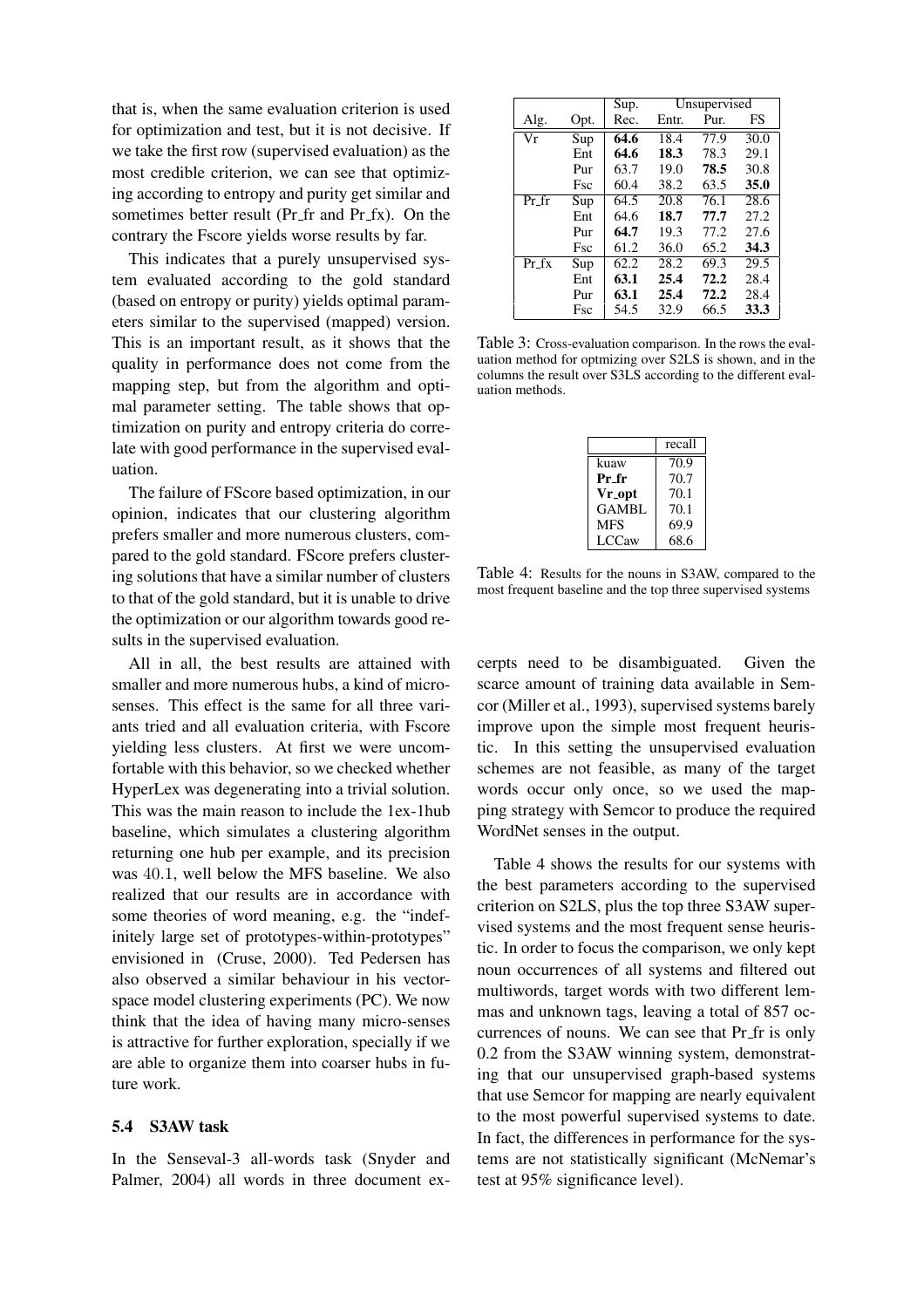## **6 Conclusions and further work**

This paper has explored the use of two graph algorithms for corpus-based disambiguation of nominal senses. We have shown that the parameter optimization learnt over a small set of nouns significantly improves the performance for all nouns, and produces a system which (1) in a lexical-sample setting (Senseval 3 dataset) is 10 points over the Most-Frequent-Sense baseline, 1 point over a supervised system using the same kind of information (i.e. bag-of-words features), and 8 points below the best supervised system, and (2) in the allwords setting is à la par the best supervised system. The performance of PageRank is statistically the same as that of HyperLex, with the advantage of PageRank of using less parameters.

In order to compete on the same test set as supervised systems, we do use hand-tagged data, but only to do the mapping from the induced senses into the gold standard senses. In fact, we believe that using our WSD system as a purely unsupervised system (i.e. returning just hubs), the perfomance would be higher, as we would avoid the information loss in the mapping. We would like to test this on Information Retrieval, perhaps on a setting similar to that of (Schütze, 1998), which would allow for an indirect evaluation of the quality and a comparison with supervised WSD system on the same grounds.

We have also shown that the optimization according to purity and entropy values (which does not need the supervised mapping step) yields very good parameters, comparable to those obtained in the supervised optimization strategy. This indicates that we are able to optimize the algorithm in a completely unsupervised fashion for a small number of words, and then carry over to tag new text with the induced senses.

Regarding efficiency, our implementation of HyperLex is extremely fast. Trying the 6700 combinations of parameters takes 5 hours in a 2 AMD Opteron processors at 2GHz and 3Gb RAM. A single run (building the MST, mapping and tagging the test sentences) takes only 16 sec. For this reason, even if an on-line version would be in principle desirable, we think that this batch version is readily usable as a standalone word sense disambiguation system.

Both graph-based methods and vector-based clustering methods rely on local information, typically obtained by the occurrences of neighbor words in context. The advantage of graphbased techniques over over vector-based clustering might come from the fact that the former are able to measure the relative importance of a vertex in the whole graph, and thus combine both local and global cooccurrence information.

For the future, we would like to look more closely the micro-senses induced by HyperLex, and see if we can group them into coarser clusters. We would also like to integrate different kinds of information, specially the local or syntactic features so successfully used by supervised systems, but also more heterogeneous information from knowledge bases.

Graph models have been very successful in some settings (e.g. the PageRank algorithm of Google), and have been rediscovered recently for natural language tasks like knowledge-based WSD, textual entailment, summarization and dependency parsing. Now that we have set a robust optimization and evaluation framework we would like to test other such algorithms (e.g. HITS (Kleinberg, 1999)) in the same conditions.

## **Acknowledgements**

Oier Lopez de Lacalle enjoys a PhD grant from the Basque Government. We thank the comments of the three anonymous reviewers.

#### **References**

- E. Agirre, O. Lopez de Lacalle, and D. Martinez. 2005. Exploring feature spaces with svd and unlabeled data for word sense disambiguation. In *Proc. of RANLP*.
- E. Agirre, O. Lopez de Lacalle, D. Martinez, and A. Soroa. 2006. Evaluating and optimizing the parameters of an unsupervised graph-based wsd algorithm. In *Proc. of the NAACL Texgraphs workshop*.
- S. Brin and L. Page. 1998. The anatomy of a largescale hypertextual web search engine. *Computer Networks and ISDN Systems*, 30(1-7).
- D. A. Cruse, 2000. *Polysemy: Theoretical and Computational Approaches*, chapter Aspects of the Microstructure of Word Meanings, pages 31–51. OUP.
- G Erkan and D. R. Radev. 2004. Lexrank: Graphbased centrality as salience in text summarization. *Journal of Artificial Intelligence Research (JAIR)*.
- C. Fellbaum. 1998. *WordNet: An Electronic Lexical Database*. MIT Press.